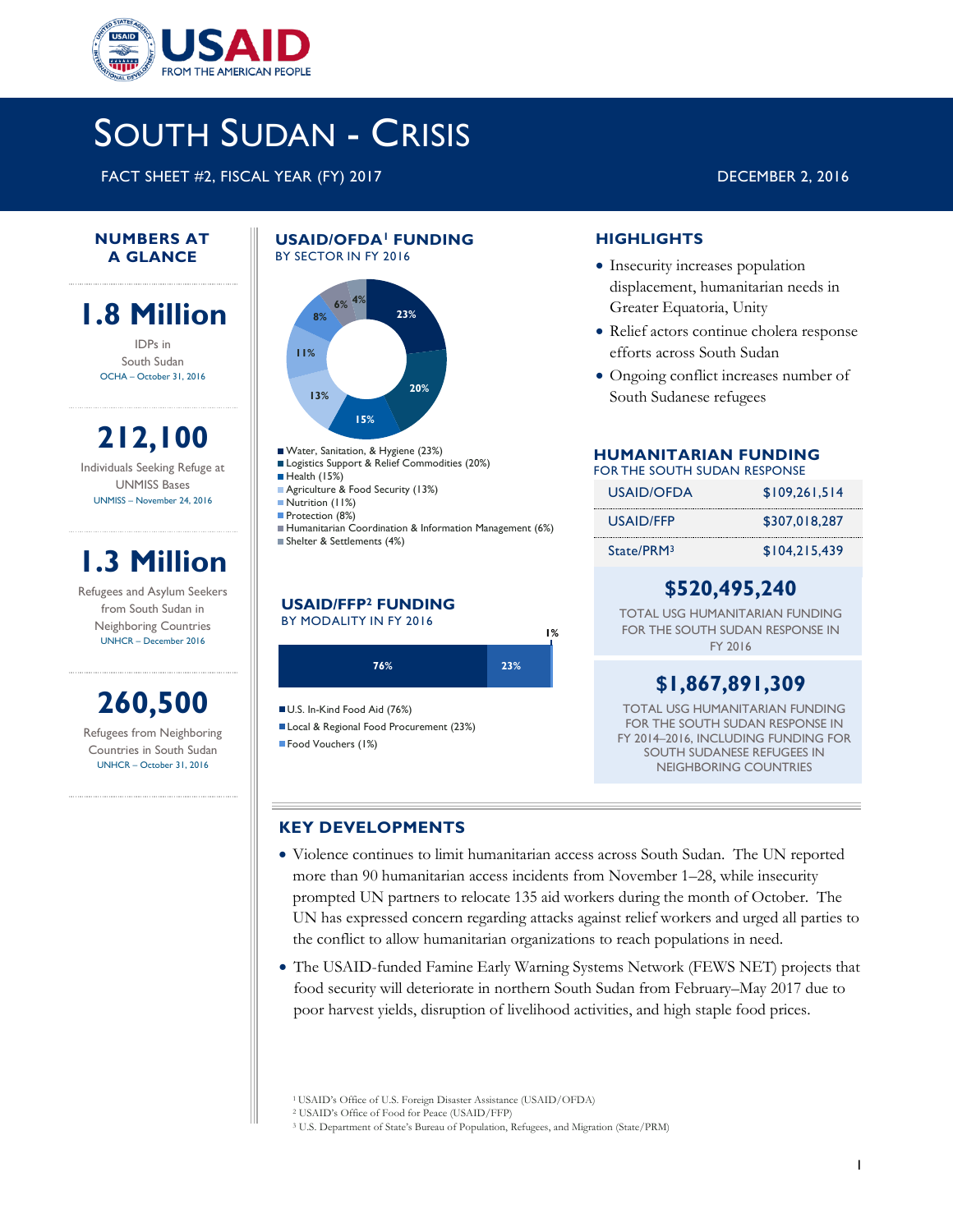### **INSECURITY, DISPLACEMENT, AND HUMANITARIAN ACCESS**

- Insecurity in the Greater Equatoria region of Central Equatoria, Eastern Equatoria, and Western Equatoria states displaced local populations, disrupted relief operations, and increased humanitarian needs in October and November. Conflict displaced an estimated 425,000 people in Greater Equatoria as of October 31—including 158,000 people in Eastern Equatoria, 143,000 people in Central Equatoria, and 124,000 people in Western Equatoria—according to the UN. Despite access constraints, relief organizations are supporting vulnerable populations in Greater Equatoria, including those in Central Equatoria's Yei town, where violence has limited aid distribution. On November 9, humanitarian actors in Yei town delivered emergency food assistance to nearly 52,000 people, distributed relief commodities to approximately 5,000 households, and vaccinated 25,000 women and children. Access to areas outside of Yei town, however, has remained limited since July.
- Persistent fighting in Unity State's Koch, Leer, Mayendit, and Rubkona counties in November displaced populations and hindered relief operations, the UN reports. On November 15, conflict in Unity's Nhialdu town led to the relocation of 19 aid workers and the looting of humanitarian assets. Violence in Leer in mid-November displaced approximately 15,000 people to southern areas of Mayendit and prompted additional populations to shelter in remote areas. Relief actors continue to address the needs of vulnerable populations where access permits.
- On November 11, the Office of the UN High Commissioner for Refugees (UNHCR) issued a statement condemning the October 19 abduction and killing of refugees near Central Equatoria's Lasu town. Armed actors killed two Sudanese refugees and wounded five others; four women and 28 children were also abducted and their location remains unknown, according to UNHCR. Armed assailants also looted the refugee camp in Lasu in September, forcing thousands of refugees to flee to surrounding areas. Prior to the September attack, Lasu hosted more than 10,000 refugees, mainly from the Democratic Republic of Congo. Access to the areas surrounding the camp remains severely constrained due to ongoing insecurity, limiting humanitarian response activities.
- Humanitarian access constraints—resulting from heightened tensions, government-imposed restrictions, and insecurity—continue to hinder the provision of life-saving assistance to populations in need across South Sudan. The UN reported more than 90 humanitarian access incidents from November 1–28, including violence against humanitarian staff and assets. In addition, insecurity prompted UN partners to relocate 135 aid workers during the month of October, more than double the number relocated in September. Relief actors relocated staff from Jonglei and Northern Bahr el Ghazal states due to threats on the basis of their ethnicity. UN Deputy Special Representative of the Secretary-General and Resident and Humanitarian Coordinator Eugene Owusu expressed concern regarding bureaucratic impediments and access constraints to humanitarian aid in a November 30 statement, and emphasized the importance of high-level support from the Government of the Republic of South Sudan (GoRSS) to ensure relief actors are able to address humanitarian needs.
- Ongoing conflict continues to prompt South Sudanese to flee to neighboring countries. As of late November, more than 1.3 million South Sudanese refugees were sheltering in the region—including nearly 600,000 refugees sheltering in Uganda and more than 326,000 refugees in Ethiopia—according to UNHCR.

### **FOOD SECURITY AND NUTRITION**

 FEWS NET projects that food security will deteriorate in northern South Sudan from February–May 2017, with belowaverage harvest yields expected throughout most of the country due to continued conflict. Food security analyses for 2017 from the UN Food and Agriculture Organization (FAO) and the UN World Food Program (WFP) project a similar deterioration. As a result of anticipated low yields, disruption of livelihood activities, and high staple food prices, populations in most parts of the country are expected to experience Crisis—IPC 3—or Emergency—IPC 4 levels of food insecurity. <sup>4</sup> Some populations in Northern Bahr el Ghazal and central and southern Unity are at risk of experiencing Catastrophe—IPC 5—levels of food insecurity through at least May 2017 without sustained humanitarian

<sup>4</sup> The Integrated Phase Classification (IPC) is a standardized tool that aims to classify the severity and magnitude of food insecurity. The IPC scale, which is comparable across countries, ranges from Minimal—IPC I—to Famine—IPC 5. The term Catastrophe—as opposed to Famine, also IPC 5—refers to an extreme lack of food at the household level even with full employment of coping strategies. In contrast, a Famine classification applies to a wider geographical location and is determined when more than 20 percent of households in an area are classified as experiencing Catastrophe, when the global acute malnutrition level exceeds 30 percent, and when the crude mortality rate exceeds two people per 10,000 persons per day.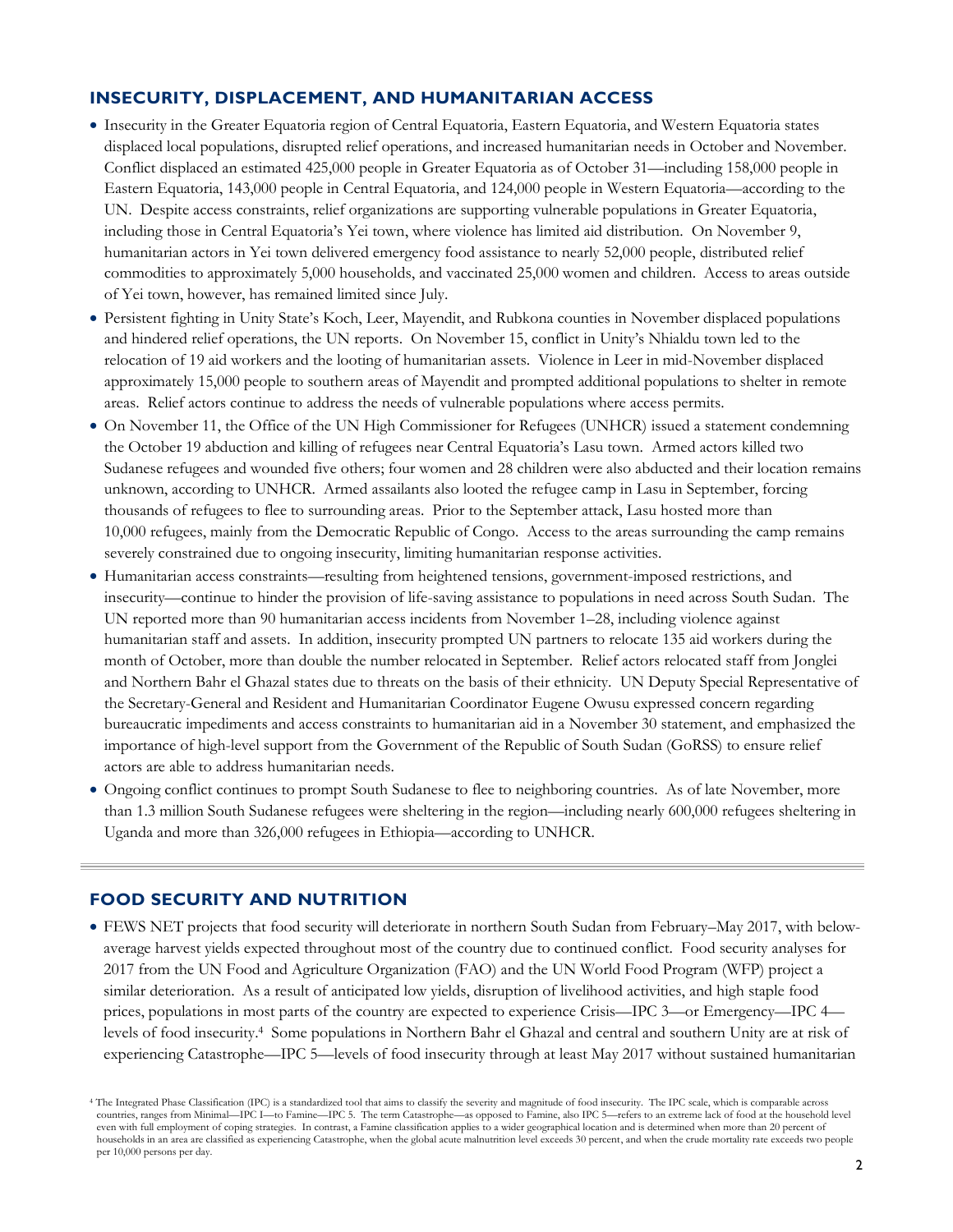assistance. FEWS NET also expects food security to worsen in Greater Equatoria, where additional populations may experience Crisis and Emergency levels of food insecurity through May 2017, due to the insecurity-related disruption of the October–February harvest. Some populations in Western Bahr el Ghazal State's Raja and Wau counties are also expected to face Emergency levels of food insecurity from February–May 2017.

- In a September assessment, WFP found that approximately 51 percent of households in the capital city of Juba were experiencing food insecurity, more than double the number recorded in July 2015. The assessment primarily attributed the deterioration to economic shocks—such as high inflation levels and unemployment—as well as renewed insecurity since July 2016. Furthermore, 82 percent of assessed households reported adopting negative coping strategies, and an estimated 30 percent of surveyed households reported receiving humanitarian assistance, a six-fold increase from the 5 percent receiving assistance in 2015. Humanitarian actors continue to address food insecurity in Juba through food distributions, treatment of acute malnutrition, and cash transfers.
- Following the end of the May-to-September rainy season, USAID/FFP partner WFP continues to assess the feasibility of overland delivery routes in Eastern Equatoria, Lakes, Northern Bahr el Ghazal, Warrap, and Western Bahr el Ghazal states to pre-position emergency food commodities in advance of the 2017 lean season. To date in 2016, WFP has delivered 243,000 metric tons (MT) of food assistance to approximately 3.7 million vulnerable people.

### **HEALTH AND WASH**

- Relief organizations continue to respond to confirmed cholera outbreaks in Juba; Central Equatoria's Terekeka County; Eastern Equatoria's Nimule County; Jonglei's Duk, Fangak, and Pigi/Canal counties; Lakes' Mingkaman internally displaced person (IDP) settlement; and Unity's Leer and Rubkona. In addition, health actors are investigating suspected cholera cases in Jonglei's Ayod County and Unity's Mayendit and Panyijiar counties, though insecurity is hampering investigation and response activities in Ayod, Leer, and Mayendit. Relief actors reported more than 3,100 suspected cholera cases, including 44 deaths, in South Sudan from June 18–November 17.
- Health actors continue to record additional suspected cholera cases among IDP arrivals at the UN Mission in the Republic of South Sudan (UNMISS) protection of civilians (PoC) site in Bentiu town, Unity. Relief organizations recorded more than 260 suspected cholera cases from October 16–November 15, and are responding with hygiene promotion activities and prevention and treatment measures—including house-to-house visits for prevention messaging and case detection, establishing oral rehydration points, and cholera screenings.
- From November 15–18, the GoRSS Ministry of Health—with support from the UN World Health Organization (WHO) and the UN Children's Fund (UNICEF)—provided polio vaccinations, vitamin A supplements, and deworming tablets to approximately 300,000 children, including 40,000 IDPs. The vaccination campaign is ongoing in areas where insecurity is limiting humanitarian access. To date, WHO and implementing partners have reached approximately 1.1 million South Sudanese children with polio vaccines.
- Health actors have recorded nearly 1.9 million suspected malaria cases across South Sudan in 2016, an 80,000 person increase from the 1.82 million cases recorded from January–November 2015. Despite the overall increase in malaria cases to date in 2016, relief actors report that the monthly malaria caseload in November was near-average. In response to widespread malaria incidence, relief organizations have increased malaria response activities, including prevention messaging, mosquito net distributions, and indoor residual spraying.
- USAID/OFDA partner Relief International is providing nutrition and water, sanitation, and hygiene (WASH) assistance to populations in need in Upper Nile State's Longochuk County. From June 17–September 30, Relief International conducted hygiene promotion sessions with the support of community hygiene workers, reached more than 1,400 people with group counseling sessions regarding child-feeding practices, and supported nearly 2,700 women with individual child-feeding counseling sessions. Relief International also assisted in the formation of 29 water committees and trained 14 committees on basic hygiene practices and operation and maintenance of boreholes.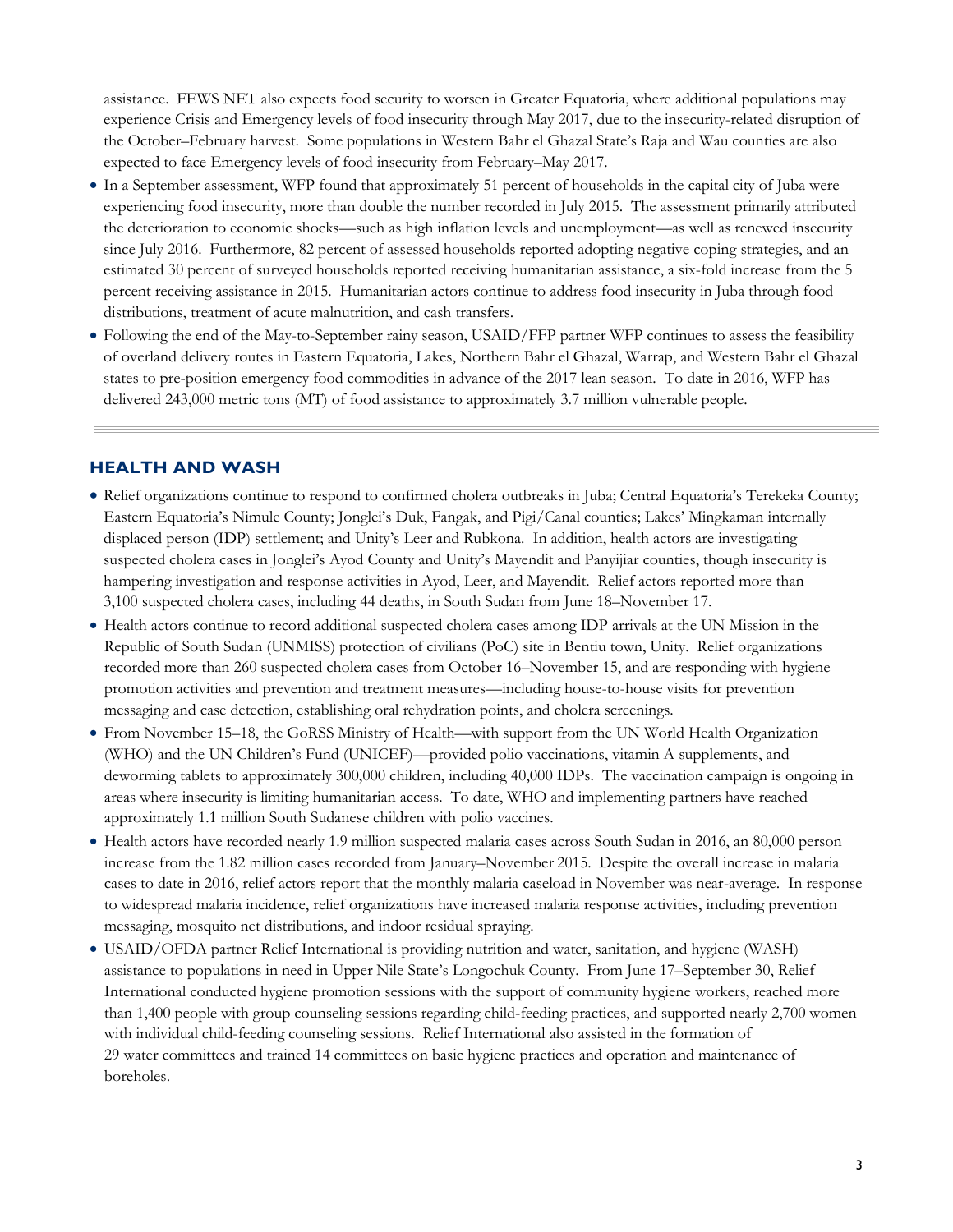### **PROTECTION AND MULTI-SECTOR ASSISTANCE**

 On November 11, the European Commission's Directorate-General for Humanitarian Aid and Civil Protection (ECHO) announced an additional \$84 million in assistance to respond to humanitarian needs in South Sudan and in neighboring countries hosting South Sudanese refugees. ECHO's contribution includes approximately \$43 million to South Sudan, \$32 million to Uganda, and \$9 million to Sudan.



#### **2016 TOTAL HUMANITARIAN FUNDING\***  PER DONOR

\*Funding figures are as of December 2, 2016. All international figures are according to the UN Office for the Coordination of Humanitarian Affairs (OCHA) Financial Tracking Service and based on international commitments during the 2016 calendar year, while U.S. Government (USG) figures are according to the USG and reflect the most recent USG commitments based on FY 2016, which began on October 1, 2015.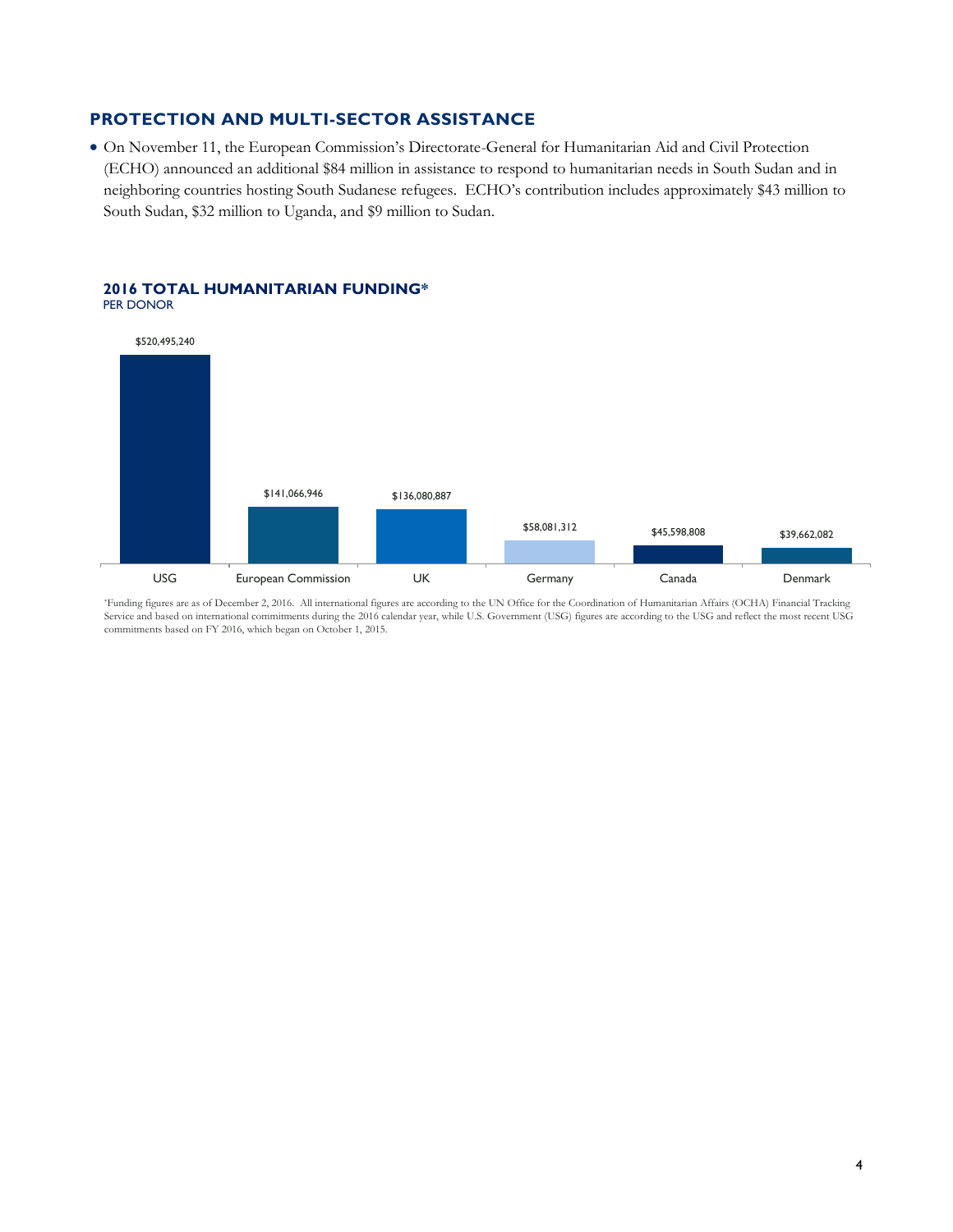### **CONTEXT**

- The January 2005 signing of the Comprehensive Peace Agreement (CPA) between the Government of Sudan and the southern-based Sudan People's Liberation Army (SPLA) officially ended more than two decades of north–south conflict during which famine, fighting, and disease killed an estimated 2 million people and displaced at least 4.5 million others within Sudan.
- The GoRSS declared independence on July 9, 2011, after a January 9, 2011, referendum on selfdetermination stipulated in the CPA. Upon independence, USAID designated a new mission in Juba.
- Insecurity, landmines, and limited transportation and communication infrastructure restrict humanitarian activities across South Sudan, hindering the delivery of critical assistance to populations in need.
- On December 15, 2013, clashes erupted in Juba between factions within the GoRSS and quickly spread into a protracted national conflict with Jonglei, Unity, and Upper Nile states representing the primary areas of fighting and displacement. On December 20, 2013, USAID activated a Disaster Assistance Response Team (DART) to lead the USG response to the developing crisis in South Sudan. USAID also stood up a Washington, D.C.-based Response Management Team (RMT) to support the DART.
- On August 26, 2015, GoRSS President Salva Kiir signed a peace agreement that the Sudan People's Liberation Army-In Opposition (SPLA-IO) and other stakeholders had signed on August 17. Opposition leader Riek Machar returned to Juba and was sworn in as the First Vice President (FVP) on April 26, 2016; GoRSS President Salva Kiir appointed a Transitional Government of National Unity on April 28.
- Fighting between SPLA and SPLA-IO forces broke out in Juba on July 7, 2016, displacing thousands of people and prompting FVP Machar to flee. As a result, the U.S. Embassy in Juba ordered the departure of non-emergency USG personnel from South Sudan on July 10. Ongoing heightened tensions persist in the country, and the humanitarian situation remains precarious.
- On October 14, 2016, U.S. Ambassador Molly C. Phee re-declared a disaster in South Sudan for FY 2017 due to the humanitarian crisis caused by ongoing violent conflict, resultant displacement, restricted humanitarian access, and the disruption of trade, markets, and cultivation activities, which have significantly increased food insecurity and humanitarian needs.

| <b>IMPLEMENTING PARTNER</b>                                 | <b>ACTIVITY</b>                                                                                                                   | <b>LOCATION</b>                                               | <b>AMOUNT</b> |
|-------------------------------------------------------------|-----------------------------------------------------------------------------------------------------------------------------------|---------------------------------------------------------------|---------------|
| <b>USAID/OFDA<sup>2</sup></b>                               |                                                                                                                                   |                                                               |               |
| Action Against Hunger/United States<br>(AAH/USA)            | Agriculture and Food Security, Health,<br>Nutrition, WASH                                                                         | Countrywide                                                   | \$2,300,000   |
| Agency for Technical Cooperation and<br>Development (ACTED) | Humanitarian Coordination and<br>Information Management, Shelter and<br><b>Settlements</b>                                        | Central Equatoria, Jonglei                                    | \$2,885,000   |
| Concern                                                     | Agriculture and Food Security, Health<br>Logistics Support and Relief<br>Commodities, Nutrition, Shelter and<br>Settlements, WASH | Central, Equatoria, Northern Bahr<br>el Ghazal, Unity         | \$6,041,301   |
| Danish Refugee Council (DRC)                                | Protection                                                                                                                        | Unity                                                         | \$1,000,000   |
| Food for the Hungry                                         | Agriculture and Food Security                                                                                                     | Jonglei, Upper Nile                                           | \$1,049,244   |
| <b>GOAL</b>                                                 | Health                                                                                                                            | Abyei Area, Upper Nile                                        | \$248,364     |
| <b>IMA World Health</b>                                     | Health, Nutrition                                                                                                                 | Jonglei, Upper Nile                                           | \$2,351,057   |
| International Medical Corps (IMC)                           | Health, Nutrition, Protection                                                                                                     | Central Equatoria, Jonglei, Unity,<br>Upper Nile, Countrywide | \$5,483,631   |

### **USG HUMANITARIAN FUNDING FOR THE SOUTH SUDAN RESPONSE IN FY 2016<sup>1</sup>**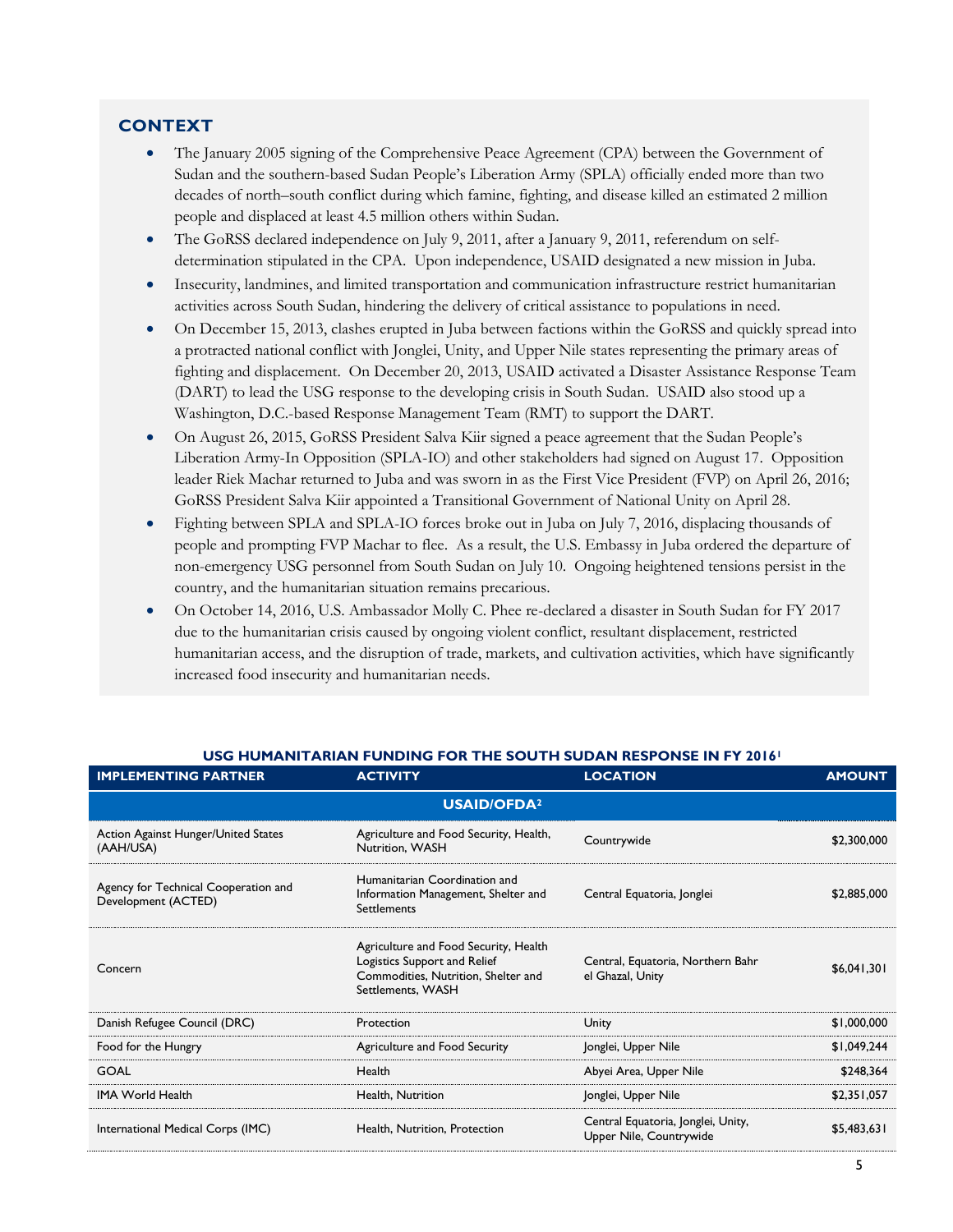International Organization for Migration (IOM)

Health, Logistics Support and Relief Commodities, Nutrition, Protection, Rapid Response Fund, Shelter and Settlements, WASH

Abyei Area, Countrywide, Unity, Upper Nile \$19,600,000

| International Rescue Committee (IRC)         | Health, Protection                                                                                   | Unity                      | \$350,000     |
|----------------------------------------------|------------------------------------------------------------------------------------------------------|----------------------------|---------------|
| Medair                                       | Health, Nutrition, Protection, WASH                                                                  | Unity, Upper Nile          | \$4,800,000   |
| Mercy Corps                                  | <b>WASH</b>                                                                                          | Unity                      | \$3,329,260   |
| Nonviolent Peaceforce                        | Protection                                                                                           | Jonglei, Unity             | \$2,169,153   |
| Norwegian Refugee Council (NRC)              | Humanitarian Coordination and<br>Information Management                                              | Countrywide                | \$251,208     |
| <b>Relief International</b>                  | Nutrition, WASH                                                                                      | Upper Nile                 | \$1,200,000   |
| Samaritan's Purse                            | Agriculture and Food Security, Nutrition,<br><b>WASH</b>                                             | Unity                      | \$3,503,006   |
| Tearfund                                     | Agriculture and Food Security, Nutrition,<br><b>WASH</b>                                             | Jonglei                    | \$1,850,000   |
| <b>FAO</b>                                   | Agriculture and Food Security                                                                        | Countrywide                | \$9,350,199   |
| <b>UNICEF</b>                                | Humanitarian Coordination and<br>Information Management, Nutrition,<br>Protection, WASH              | Countrywide                | \$9,650,000   |
| <b>OCHA</b>                                  | Humanitarian Coordination and<br>Information Management                                              | Countrywide                | \$2,500,000   |
| <b>WFP</b>                                   | Humanitarian Coordination and<br>Information Management, Logistics<br>Support and Relief Commodities | Countrywide                | \$16,000,000  |
| UN Humanitarian Air Service (UNHAS)          | Logistics Support and Relief<br>Commodities                                                          | Countrywide                | \$5,700,000   |
| Vétérinaires Sans Frontières/Germany (VSF/G) | Agriculture and Food Security                                                                        | Jonglei, Unity, Upper Nile | \$1,500,000   |
| World Relief International (WRI)             | Agriculture and Food Security, Health,<br>Nutrition                                                  | Jonglei, Unity             | \$1,919,526   |
| <b>World Vision</b>                          | Agriculture and Food Security,<br>Humanitarian Coordination and<br>Information Management, WASH      | Upper Nile, Countrywide    | \$2,500,000   |
|                                              | Program Support                                                                                      |                            | \$1,730,565   |
| <b>TOTAL USAID/OFDA FUNDING</b>              |                                                                                                      |                            | \$109,261,514 |

| USAID/FFP3                     |                                                                         |             |               |
|--------------------------------|-------------------------------------------------------------------------|-------------|---------------|
| Catholic Relief Services (CRS) | 7.050 MT of Food Assistance                                             | Countrywide | \$8,297,217   |
| <b>WFP</b>                     | 116,640 MT of In-Kind Food Assistance                                   | Countrywide | \$218,785,170 |
|                                | 48,951 MT of Locally and Regionally-<br><b>Procured Food Assistance</b> | Countrywide | \$72,000,000  |
|                                | <b>Food Vouchers</b>                                                    | Countrywide | \$2,000,000   |
| <b>UNICEF</b>                  | 810 MT of Ready-to-Use Therapeutic<br>Food                              | Countrywide | \$5,935,900   |
| <b>TOTAL USAID/FFP FUNDING</b> |                                                                         |             | \$307,018,287 |

| <b>State/PRM</b>           |        |       |             |
|----------------------------|--------|-------|-------------|
| Africa Humanitarian Action | Health | Unity | \$1,221,037 |